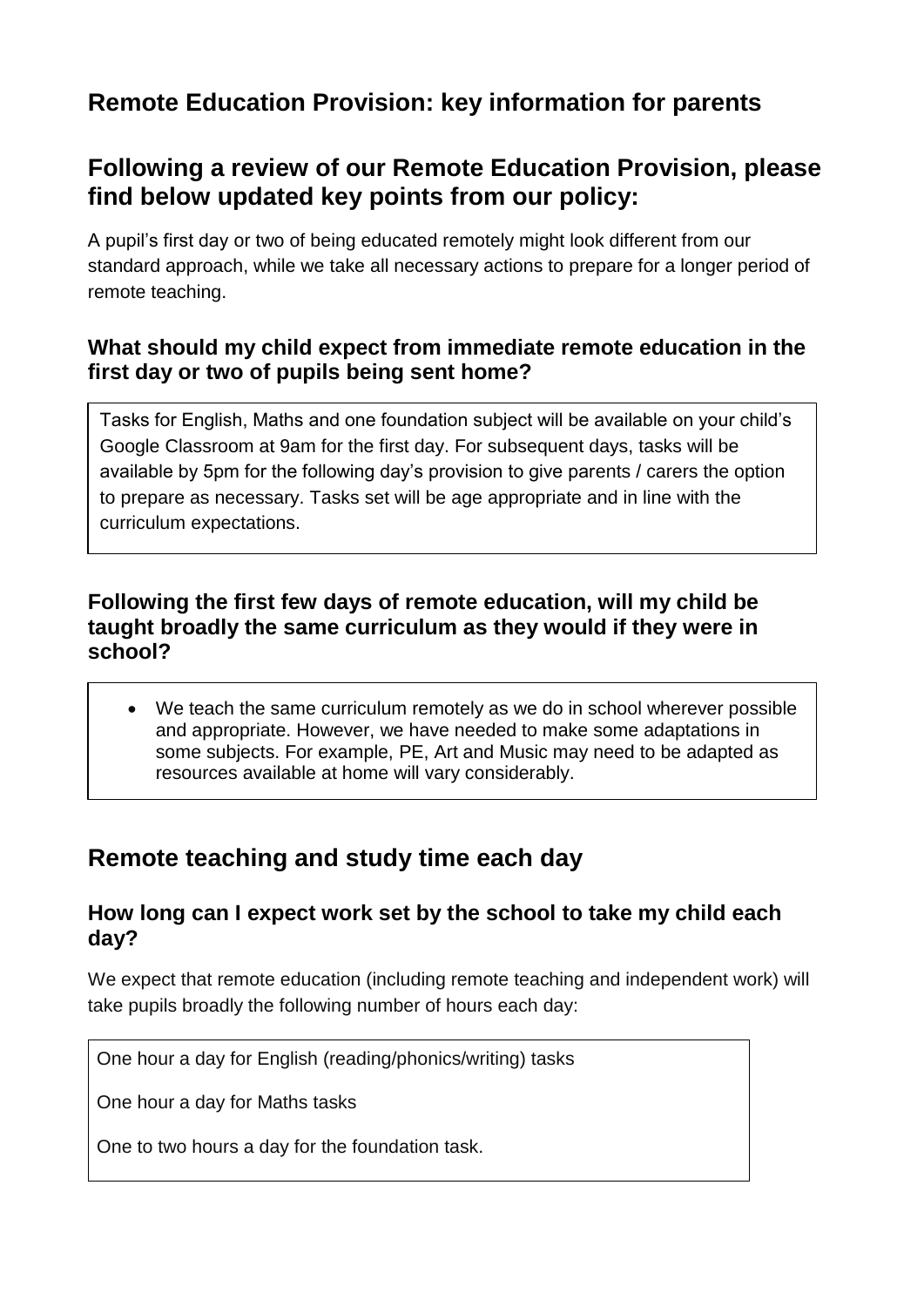In addition, your child is expected to independently read or share a story and practise spellings.

We suggest that your child evaluates their Wellbeing at the end of each day by sharing how they have achieved their 'Five Ways' (being Active, Learning, Connecting, Noticing things and Giving).

We are mindful, however, that parents are in the best position to plan the approach to suit their child around the demands of their own schedule and their family unit as a whole.

# **Accessing remote education**

### **How will my child access any online remote education you are providing?**

Online provision is through Google Classroom.

## **If my child does not have digital or online access at home, how will you support them to access remote education?**

We recognise that some pupils may not have suitable online access at home. We take the following approaches to support those pupils to access remote education:

Teachers will regularly review children's access to Google Classroom. Any change in a child's ability to access remote learning will be addressed with individual families as appropriate.

School will provide a Remote Learning Wallet containing plain, lined and squared paper that can be used for completion of tasks that your child is unable to do online. Worksheets do not need to be printed. The work can be completed on the paper provided.

The wallet containing completed work should be brought into school when your child returns.

School will continue to provide printed sheets to pupils who do not have access to Google Classroom.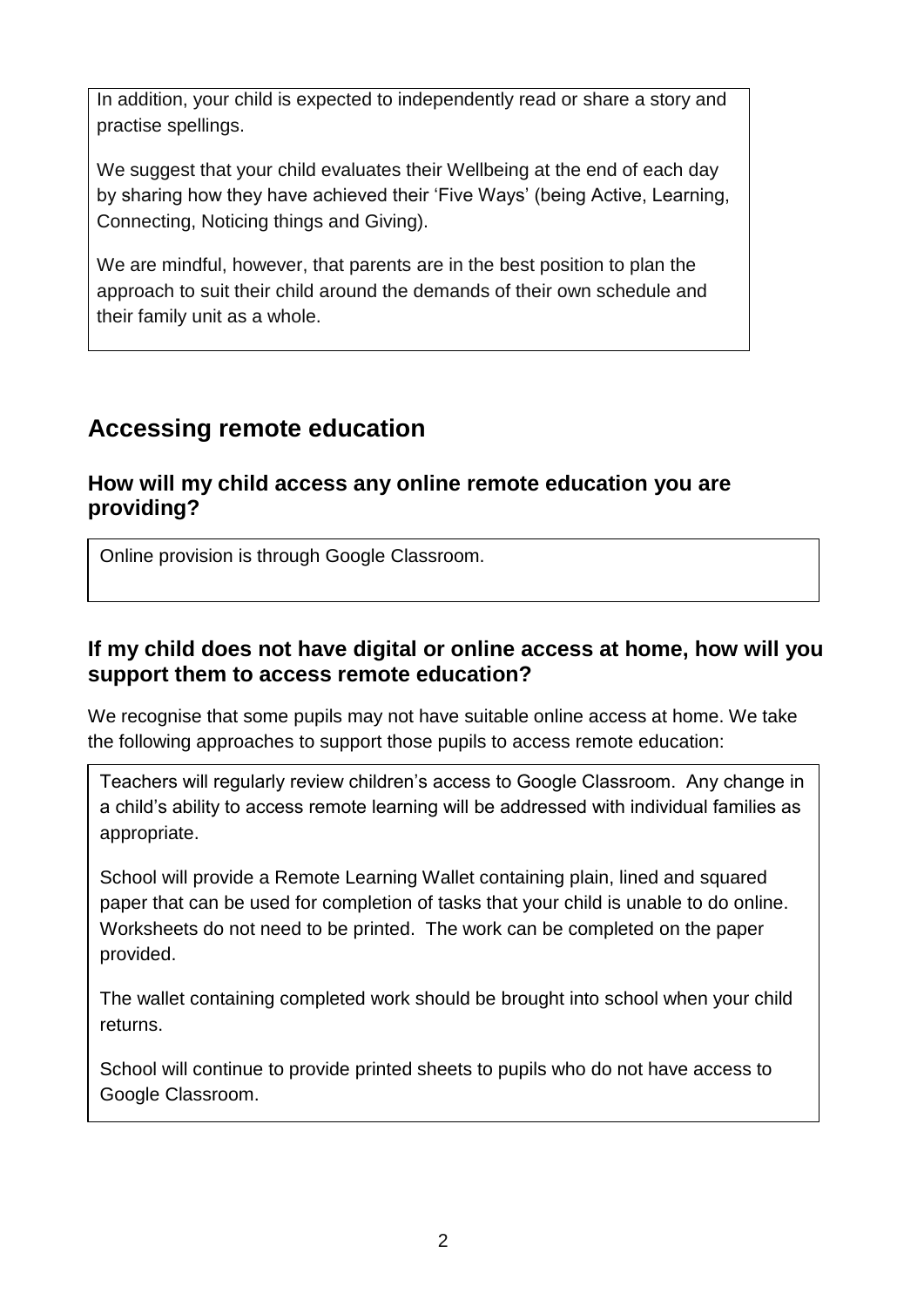## **How will my child be taught remotely?**

There is no legal requirement to provide live streamed lessons. We use a combination of the following approaches to teach pupils remotely:

As detailed in our Remote Learning Policy, teachers will provide a mixture of online and offline activities recognising that not all children will have access to online facilities at all times. Teachers at Maple will not be streaming lessons – in the case of pupil's self-isolating – or conducting live lessons in the case of lockdown.

Activities include:

- high quality professional videos produced by Oak Academy, White Rose and others, accredited by the DfE and directly related to our curriculum
- short instructional videos made by teachers to support and enhance learning where appropriate
- online and physical reading books pupils have at home
- commercially available websites supporting the teaching of specific subjects or areas, including video clips or sequences
- curriculum related worksheets (both commercial and self designed)
- long-term project work and/or internet research activities (in line with curriculum content at the time)

To enable us to provide a wide variety of tasks and activities we will continue to upload in a variety of formats including Word, Google Docs and PDF. As detailed below, we do not expect all worksheets to be printed as this can be costly and inconvenient. If the format is such that it cannot be worked on online, then your child can complete the work on the paper provided by the school.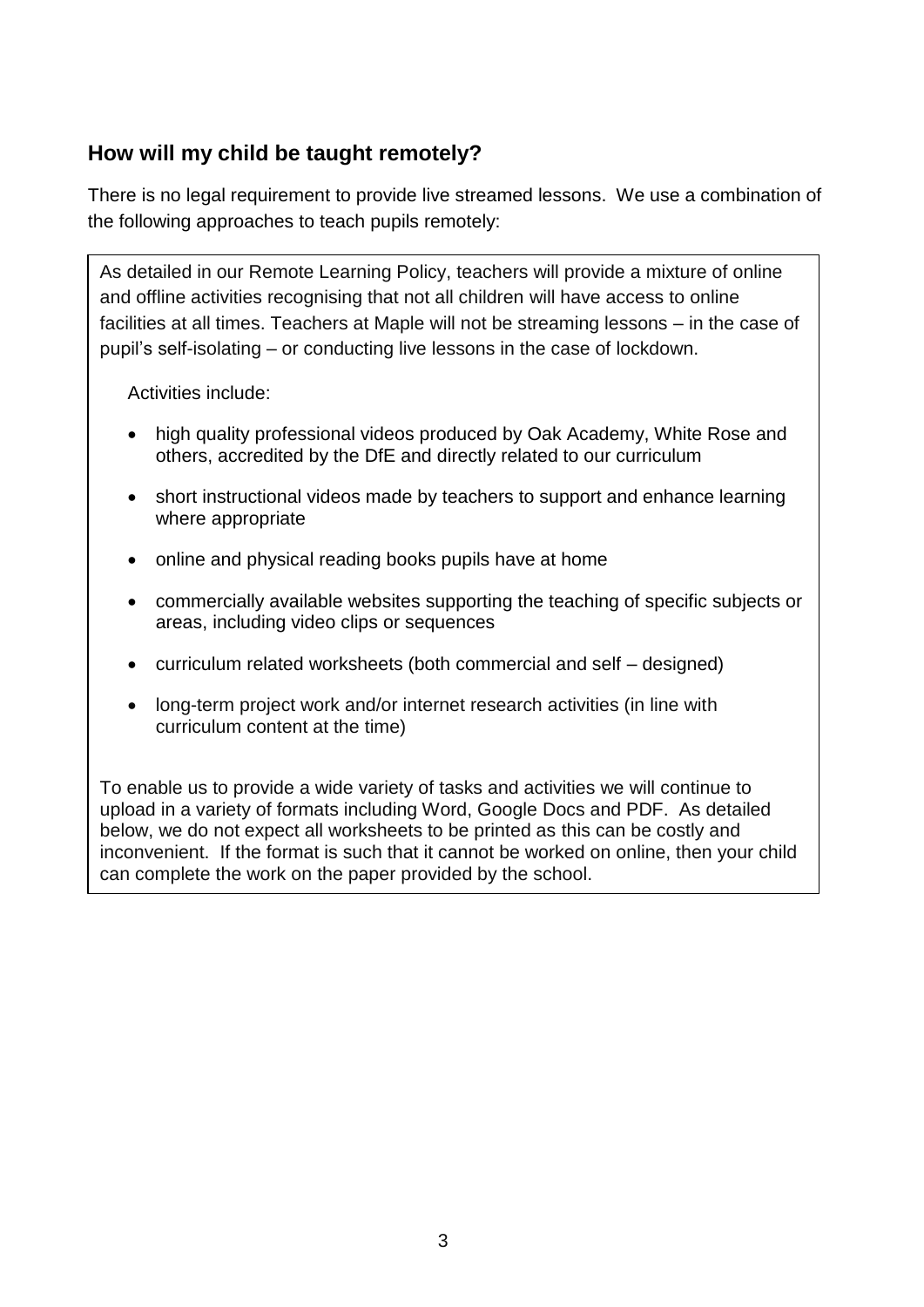# **Engagement and feedback**

### **What are your expectations for my child's engagement and the support that we as parents and carers should provide at home?**

As detailed in our Remote Education Policy, staff expect pupils learning remotely to:

 **Complete the work to the best of their ability** and ensure that it is handed in to the teacher via parents/carers. This could be either through Google Classroom or as a hard copy when the child returns to school.

Staff can expect parents/carers with children learning remotely to:

- Make the school aware if their child is sick or otherwise can't complete work.
- Seek help from the school if they need it.
- Support their child with their learning.
- Contact the office if there are difficulties with printing so that we can provide hard copies as appropriate.
- Send children's work to their child's class teacher as appropriate.
- Be contactable during the school day in case of emergencies.
- Respect that staff can only be contacted in an email via admin@maple.herts.sch.uk within working hours 08.00 to 18.00 Monday – Friday.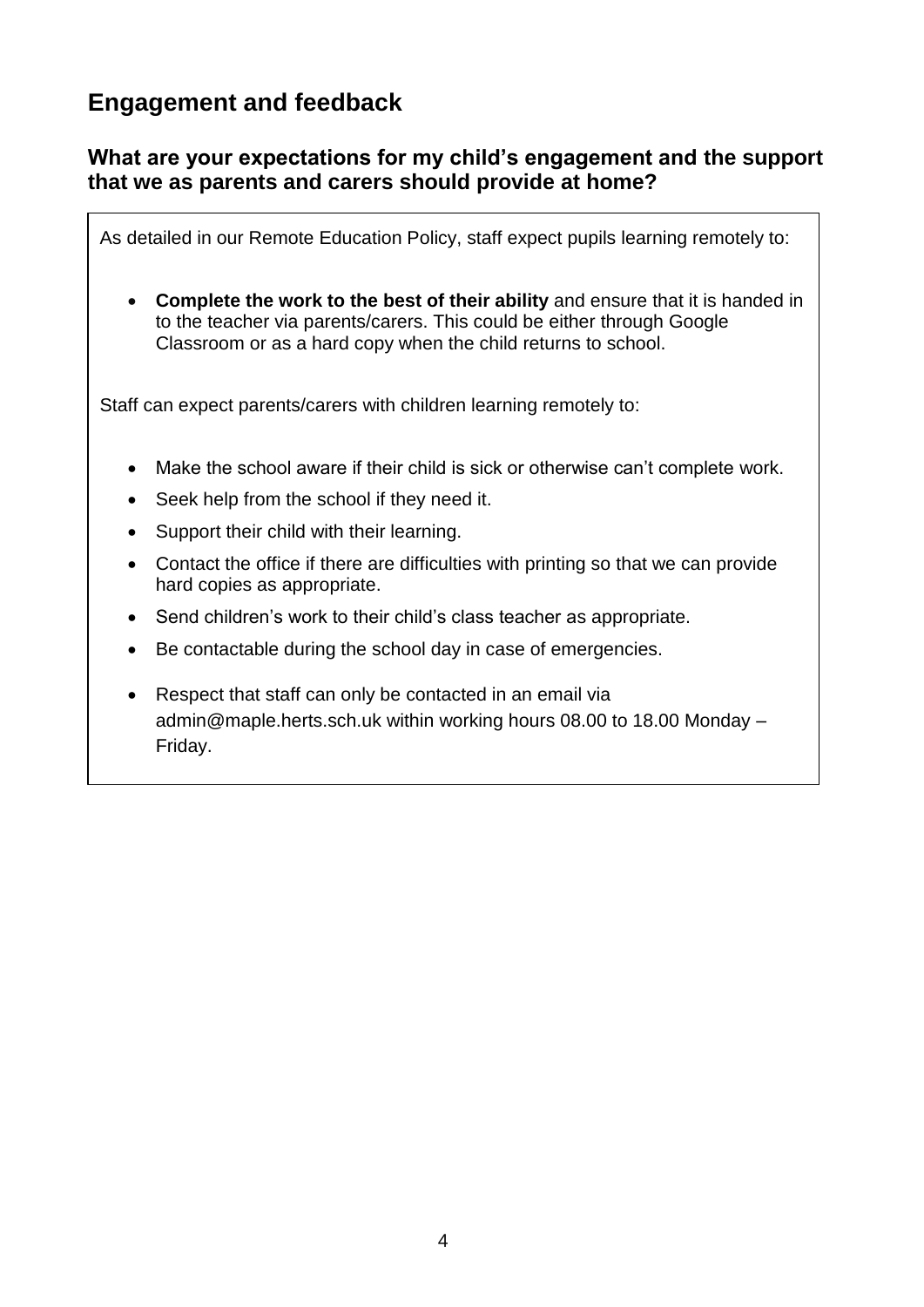**How will you check whether my child is engaging with their work and how will I be informed if there are concerns?**

- Teachers will endeavour to answer questions / queries as soon as possible, but they may still have their full teaching commitment during school hours. Contact and response should only be made within working hours – staff will not be required to answer emails outside of working hours 08.00 to 18.00 Monday – Friday.
- Teachers will regularly check Google Classroom during school hours (as outlined above) to ensure that children are engaging with the work and that tasks are being completed. Please ensure that you press the 'turned in' option if your child has completed the work offline. This will ensure that the teachers know that work has been completed.
- Teachers will contact parents / carers (via email or telephone) if there is no evidence of engagement on Google Classroom within 48 hours of Remote Learning Provision being initiated.

## **How will you assess my child's work and progress?**

Feedback can take many forms and may not always mean extensive written comments for individual children. For example, whole-class feedback or quizzes marked automatically via digital platforms are also valid and effective methods, amongst many others.

- pupils will receive feedback via Google Classroom on all digitally submitted work, usually within one school day, as appropriate to the task.
- If the work is received as a hard copy, either verbal or written feedback will be given as appropriate when the child returns to the classroom. Teachers cannot accept individual pieces of work sent in via another pupil.

# **Additional support for pupils with particular needs**

## **How will you work with me to help my child who needs additional support from adults at home to access remote education?**

We recognise that some pupils, for example some pupils with special educational needs and disabilities (SEND), may not be able to access remote education without support from adults at home. We acknowledge the difficulties this may place on families, and we will work with parents and carers to support those pupils in the following ways: